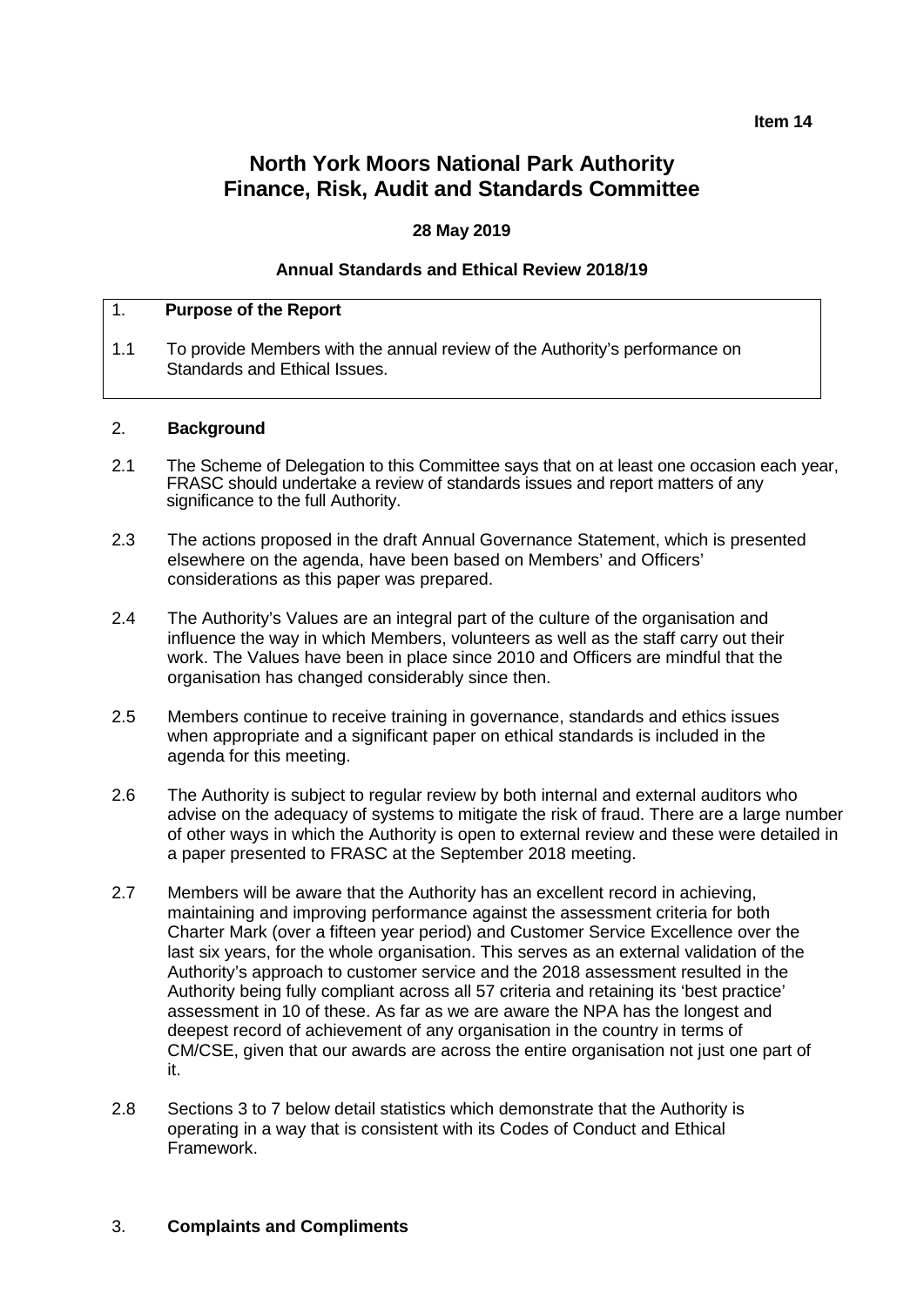- 3.1 Officers report quarterly on Complaints and Compliments which have been received during the year and also report on complaints to the Local Government Ombudsman. The graph below details the Complaints registered between 2004/05 and 2018/19 and the Ombudsman Complaints. The volume of complaints is, with some variations, relatively low and during this long period of time the Ombudsman has only found against the Authority's position on two occasions
- 3.2 The total number of compliments received over the same period is nearly 1,600. While there have been changes in the criteria for recording correspondence as a compliment which makes year on year comparisons difficult, the continued high volume of compliments should be seen as highly encouraging.
- 3.3 In 2018/2019, the Authority received 18 complaints, down from 22 in the previous year. Of these, 4 were partially justified and 3 were fully justified, compared with 2 partially justified and 3 fully justified in 2017/18.In the same time period the Authority also received 76 compliments. The Local Government Ombudsman reported on 2 complaints;
	- *Complaint Ref: 17007580 -* Report issued: upheld; maladministration and injustice (note: complaint began in 2017 but concluded in 2018).



• *Complaint Ref: 18001118* – Report issued: not upheld.

- 3.5 Despite the small decrease in complaint numbers in 2018/19, the overall trend in recent years is upwards and this is despite the cessation of the NPA's Moorsbus. The CEO and Committees Officer commented on this in a paper to members at the November 2018 meeting of FRASC. Briefly, the main issues were considered to be;
	- Firstly, public expectations; these are still tending to rise despite the reductions in core resources available to the Authority. As the Authority becomes more established and better known there are more people demanding services and responses from it. In addition, there is a general tendency across society to complain more readily than was previously the case;

3.4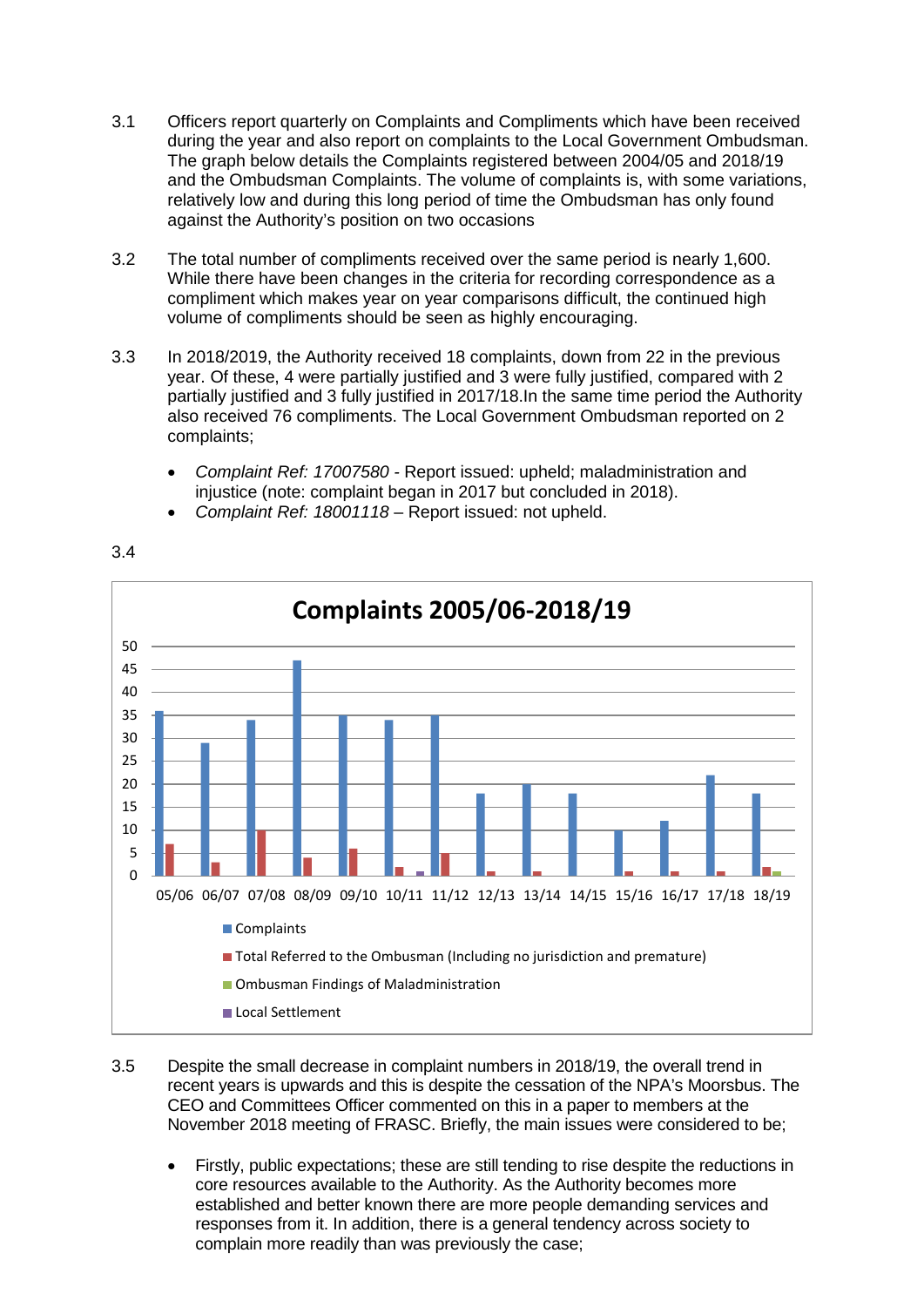- Secondly, the increase in workload is leading to more rushed events and initiatives and the likelihood of errors is increased (these extra items do bring compliments of course!); and
- Thirdly the traditional emphasis on customer services which was a hallmark of the Authority in the 2000s across all of its functions has been partially displaced in the response to austerity and fundraising. A renewed focus on customer service and a willingness to set manageable workloads is important if our high levels of satisfaction are to be retained.
- 3.6 The Authority continues to be committed to delivering excellent customer service. The CSE assessment this year will be undertaken by a new assessor, having previously been done by the same person for many years. Officers see this as an opportunity to have fresh external insight into how service is delivered. Officers are also undertaking a review of how administrative work, in its broadest sense, is undertaken and one of the key outcomes of this work will be to consider how customer service can be improved.
- 3.7 Dealing with Freedom of Information Act (FoI) requests are a regular feature of the Authority's work (21 were responded to in 2017/18 and 31 in 2018/19). While these are usually straightforward, there are inevitably more complex requests as well. In answering requests, the Authority is obliged (with certain exceptions) to provide the information that it holds which means that data management systems should be efficient at both retaining and disposing of information. In addition, all staff and Members need to be aware that care should be exercised in the content, tone and language used in all communications as these may need to be released in responding to an FOI request. Guidance is provided in the Clear Communications Guide and regular reminders on this subject are provided.
- 3.8 The law with regard to personal data changed significantly in May 2018 with the General Data Protection Regulations. Officers undertook a significant, but proportionate, amount of work to prepare for this. 2 Subject Access Requests were received under these Regulations during the year.

# 4. **Member Complaints**

- 4.1 The Authority has a Member Code of Conduct which substantially exceeds the minimum requirements of the legislation. The Monitoring Officer and Independent Person reviewed the Code of Conduct, making a number of clarifications were proposed which were approved by the Authority in September 2014. In addition, a revised 'Making a Complaint about an Authority Member' guide was approved by the Authority on 25 March and adopted from 1 May 2019. .
- 4.2 One of the 18 complaints mentioned in Paragraph 3.3 was a formal Member complaint. In accordance with the Member Complaints procedure the Deputy Monitoring Officer carried out an initial assessment of the allegations to determine whether or not they merited a formal investigation. The assessment was that no breach of the Code of Conduct or other applicable rules had occurred, that no parts of the complaint merited formal investigation, and that no further action was necessary. The Independent Person was also involved with and supportive of this assessment. The Complainant submitted further information in support of the complaint. The assessment of that information was that the initial assessment was not altered. The Complainant was notified and the matter ended.
- 4.3 Notwithstanding the outcome of this Member complaint, it serves as a useful reminder that the behaviour of Members is often subject to close scrutiny, particularly in public meetings and in relation to declarations of interests.

# 5. **Health, Safety and Well Being**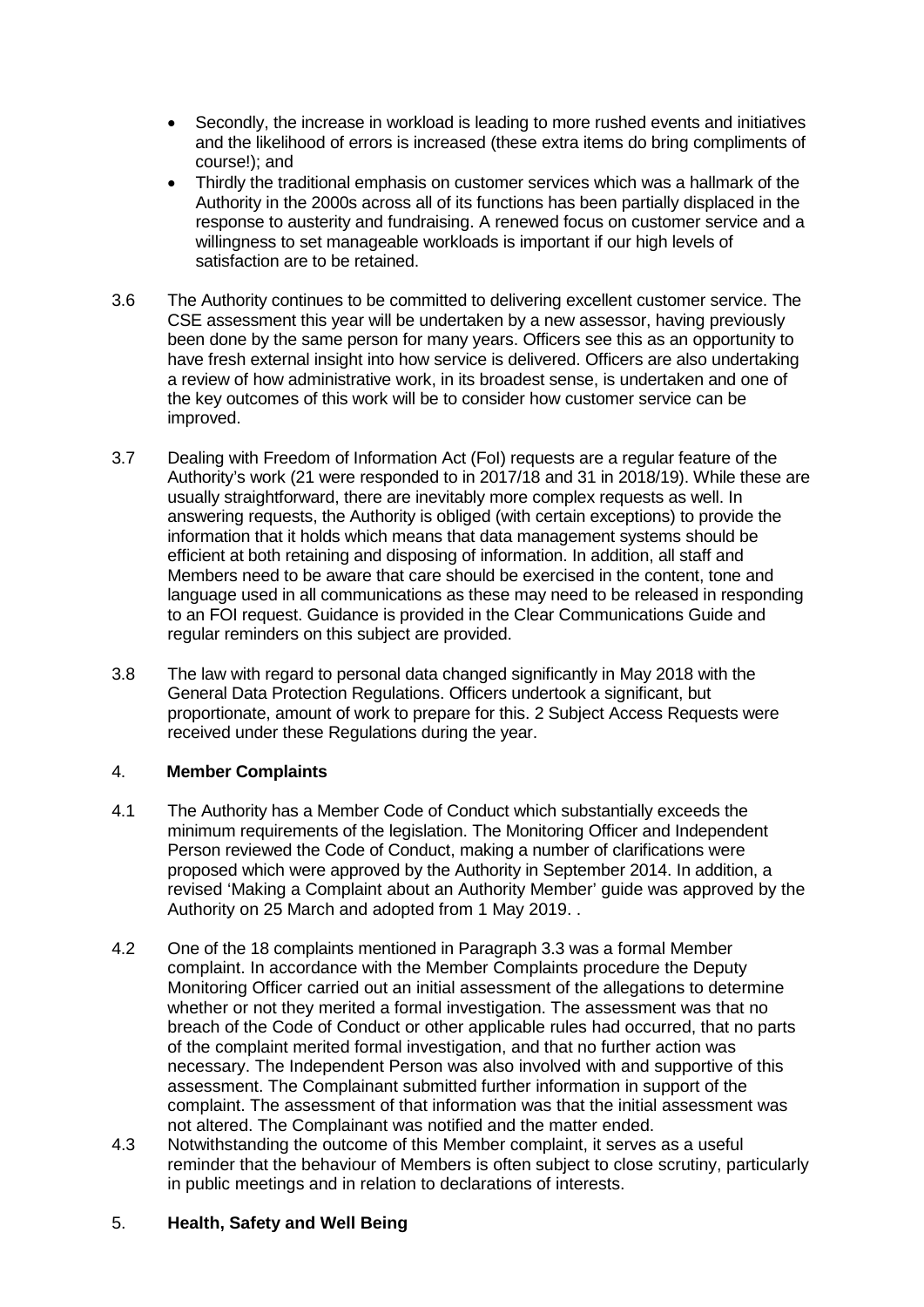- 5.1 In terms of the benefit to public health the positive impact that connecting with nature has on people's mental and physical health and wellbeing is widely accepted. The role that National Parks play in this is increasingly recognised and work has been done on behalf of the Authority by The York Management School, University of York using the "Social Return on Investment" (SROI) model as a means of assessing the social benefits of an investment.
- 5.2 The study and report was completed in 2018 and the headline conclusion is that every £1 invested in the National Park Authority by DEFRA funding, results in approximately £7 of health and wellbeing benefits. Officers believe that this represents excellent use of public funding.
- 5.3 The number of working days lost to sickness is usually considered to be an indicator of the working environment within an organisation. The Authority's sickness absence has historically been low compared to the rest of the public sector and most of the private sector. The national picture is, however, changing quickly and the most recent data available from the Office for National Statistics (July 2018) reported that average sickness absence across the UK has fallen sharply to 4.1 days per person. The public sector average is 5.6 days per person while the 2018/19 figure for the Authority remains low at 3.8 days.
- 5.6 Detailed Health and Safety reports are provided to Members at each FRASC meeting (see agenda item **6**) and annually to NPA in March. The report elsewhere on this agenda deals with performance with regard to accidents and progress on the 2019/20 action plan.

# 6. **Planning Performance**

- 6.1 The Authority monitors the number of planning appeal decisions allowed against the Authority's decision to refuse planning applications as this can be an indicator of the quality and consistency of its decision making. Members are regularly updated on this indicator and the chart below illustrates the results on a quarterly basis over recent years. The national average varies from year to year but is normally about 33- 35%.
- 6.2 The Authority's target is to strive to avoid more than 33% of appeal decisions being allowed. In 2018/19, the number allowed was 2 out of 5, giving the percentage of appeals allowed as 40% and outside the target. Whilst this may appear to be a poor result, it should be noted it is based on a very small number caution. Historically the Authority dealt with a peak of 35 planning appeals in 2009/10 although it has been consistently around the 15-20 mark since then but this dropped to 5 in 2018/19 and we have only received one to date in 2019/20 to continue the theme of low numbers of planning appeals.
- 6.3 The Planning Customer Satisfaction Survey is undertaken biennially. Results have historically been strong and the Authority's performance indicator for satisfaction with the planning service is set at a high level of 85%. The result from the 2017 survey gave an overall satisfaction rating of 90% based on 30 responses. This means that the challenging target had again been met and is particularly noteworthy following a year in which pre-application advice charging was increased from the modest the introductory levels.
- 6.4 Questionnaires will be sent out in October this year to all those receiving a planning decision notice April – September 2019 inclusive seeking responses on their customer satisfaction levels with the overall service, questions about how service levels have changed if they have applied before and enquiring about views on increasing electronic working between applicants/agents and the Planning Department.
- 7. **Media Coverage**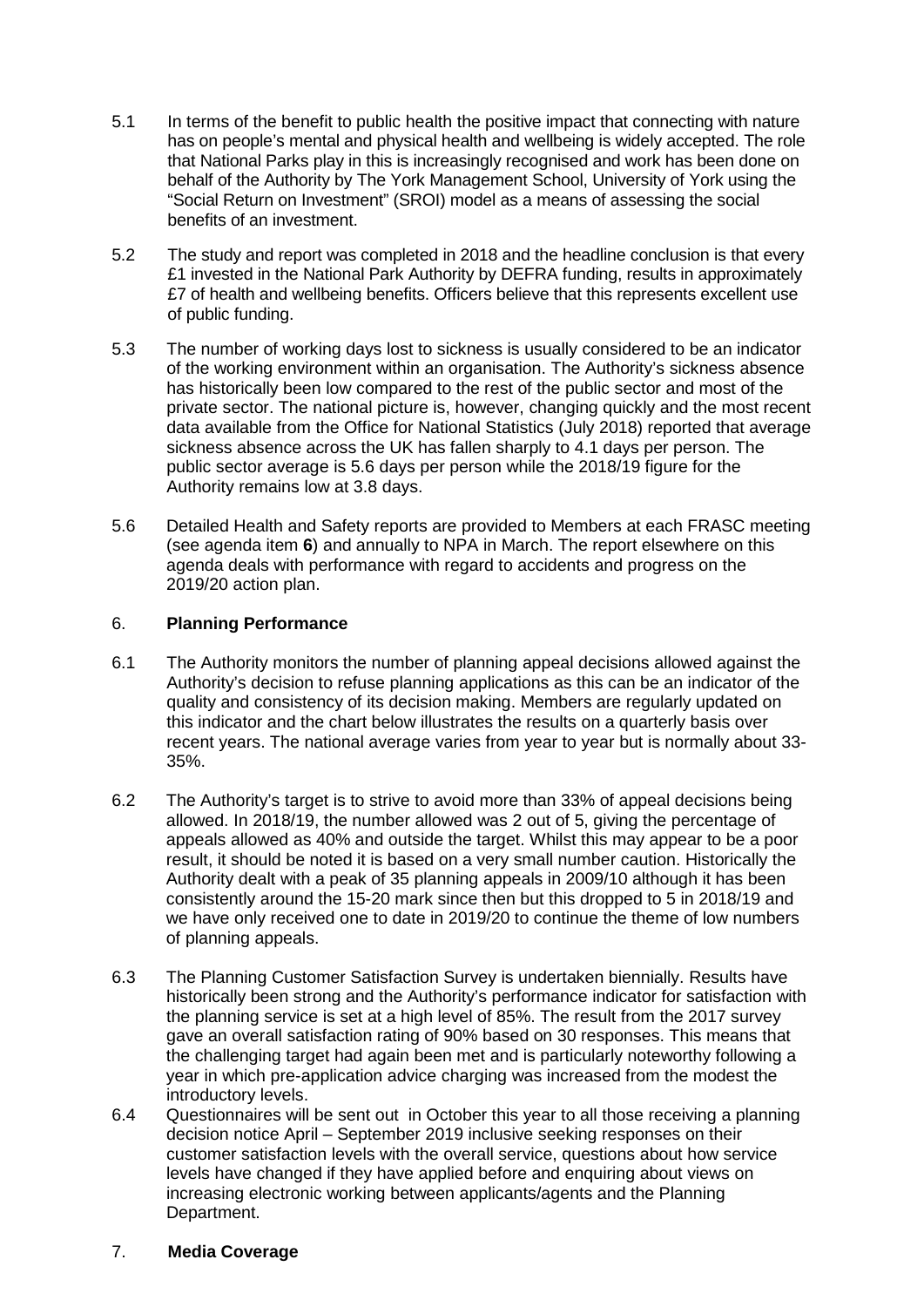- 7.1 The Authority monitors all mentions of the National Park both in print and online. Officers receive daily email alerts of new media coverage, allowing them to inform colleagues of developing stories and draft responses as necessary.
- 7.2 The vast majority of media coverage (in the region of 99%) continues to be rated as 'neutral' or 'positive'. In 2018, the most positive coverage generated as a result of press releases included Dark Skies, the apprentice awards, and the health and wellbeing 'social return on investment' report. Additional positive coverage was generated by the Captain Cook Festival, and through several different stories that appeared in The Telegraph, The Telegraph online and the BBC Countryfile magazine.
- 7.3 Coverage assessed as 'negative' included stories on hydraulic fracturing ('fracking'), those relating to birds of prey persecution and the Campaign for National Park's report into the condition of SSSIs in English National Parks. In March 2019, The Ecologist published an article on an RSPB report that accused National Parks of 'failing dismally' to protect areas for wildlife. This was followed a few weeks later by an article in the Sunday Times entitled 'National Parks: Where wildlife goes to die'. While the headline was particularly damning, the article also commented on cuts to grants and a lack of legal powers being behind National Parks inability to protect habitats and improve wildlife.

# 8. **Staff Code of Conduct and Ethical Framework**

8.1 Both of these documents were reviewed, amendments proposed and subsequently approved by Members at the March 2015 meeting of the National Park Authority. Work was done during 2018/19 to promote the staff code and, in particular, to ensure that Officers declared all relevant interests.

# 9. **Volunteer Strategy**

- 9.1 Members approved a new Volunteers Strategy in early 2015, reviewed progress in 2016 and a considerable amount of work has been undertaken to implement this. One of the outcomes has been closer engagement with volunteers, including a number of them attending staff meetings (a volunteer is now a member of the Health and Safety Group) and engaging in staff training days. This involvement has proved to be very useful as volunteers are effectively 'semi-independent' and they have been able to stimulate good debate with their comments and questions.
- 9.2 The outcome of the 2018/19 Volunteering Survey showed an improvement on previous surveys and the Volunteering Team has a number of actions as a result to help continue to improve matters further. Just under 23,000 volunteering days were worked in 2018/19 across a wide range of activities. Particularly pleasing has been the sharp increase in numbers of associate volunteering groups – these are mainly community groups and provide opportunities for local residents and disabled/special needs volunteers to undertake work in their National Park.

# 10. **Annual Governance Review**

.

- 10.1 The Authority formally approves an Annual Governance Statement for publication alongside the Statement of Accounts. This includes a summary of governance related actions undertaken in the financial year ending on 31 March. It also indicates areas to be addressed in the forthcoming year to further enhance the governance arrangements. The full draft AGS is included elsewhere in the agenda
- 10.2 The work planned to be undertaken in 2018/19 was as follows;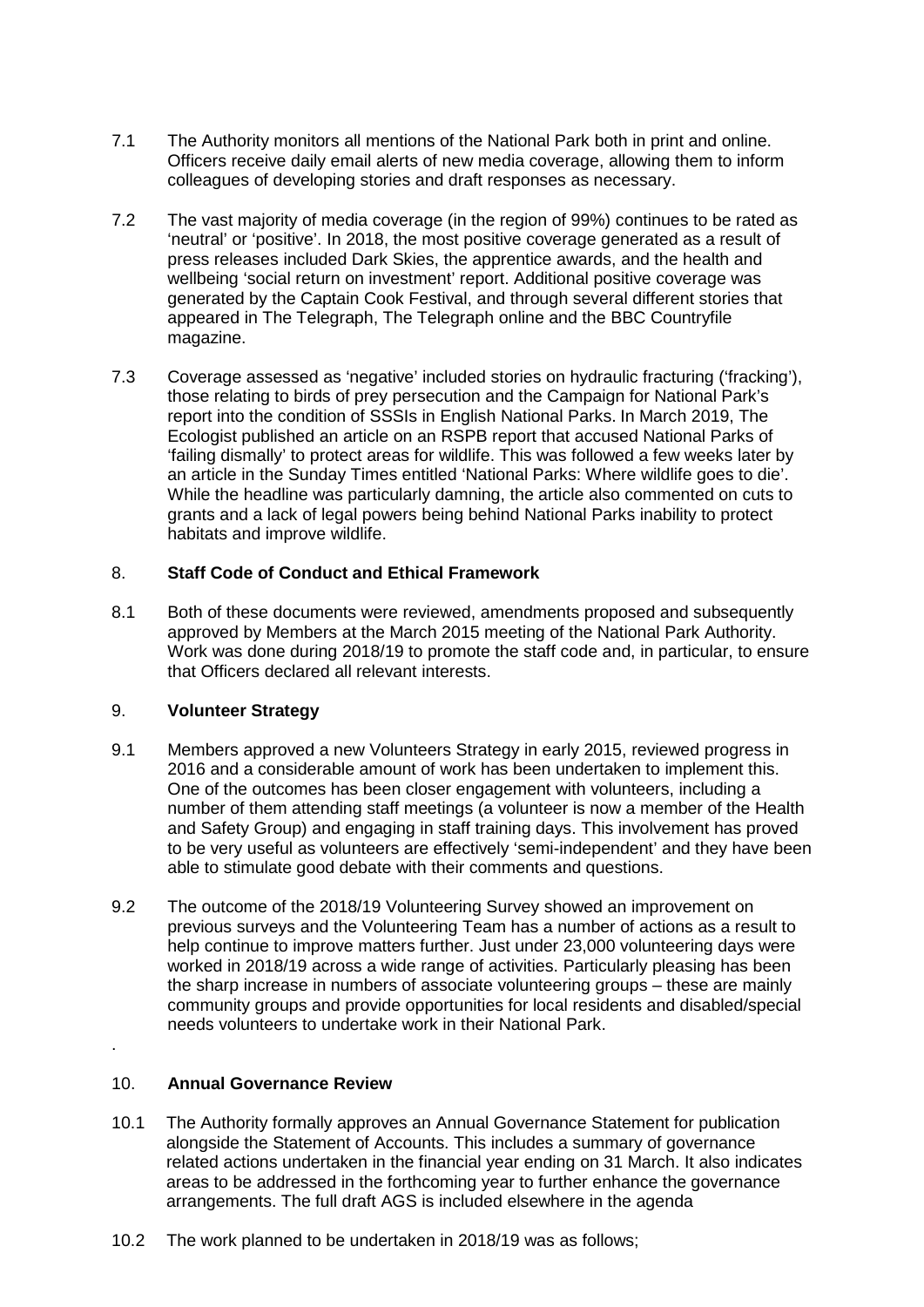- Completion of the work and associated training in relation to the Finance Regulations, Scheme of Delegation and Standing Orders;
- Prepare the Authority's systems for the implementation of the General Data Protection Regulations in May and associated training for staff;
- Ensure that all new staff in particular are familiar with the Officers' Code of Conduct and fully comply with their obligations.
- Given the continued expansion of the Authority's operations, notably in delivering a variety of externally funded projects, ensure that the resources deployed in key areas are sufficient to support the greater volume of legal and corporate support work
- 10.3 Good progress has been made on all of these items. The Finance Regulations, Scheme of Delegation and Standing Orders have been revised and approved; the work required for the implementation of GDPR was completed successfully; reminders and guidance about the Code of Conduct have been given to all staff; and, additional corporate support has been provided to support externally funded projects.
- 10.4 In terms of the actions for 2019/20 to be included in the Annual Governance Statement, Officers suggest the following areas of work;
	- Further publicity for the Officers' Code.
	- A planned programme of external scrutiny by the Monitoring Officer to ensure that the officers' and Members' codes of conduct are being properly followed.
	- Small group training for Members in the light of the report of the Committee on Standards in Public Life, published in January 2019 on Ethical Standards in Local Government;
	- Work will be undertaken to procure a revised Legal Services contract to commence on 1 April 2020 to ensure that both continued high quality and good value for money legal support is in place for Members and Officers.
	- Organise the elections for Parish members of the Authority;
	- Pursue the points raised about governance in the National Parks Review consultation, particularly in terms of the timeliness of appointing Secretary of State members;
	- Take advice from the Monitoring Officer about potential clarification of the wording of the members' complaints process;
	- Consider the implications of any recommendations coming from the National Parks Review with reference to governance;
	- Light touch review of our Values in light of significant organisational changes over recent years with this helping to inform revisions to the Codes of Conduct and Ethical Framework in 2020/21.